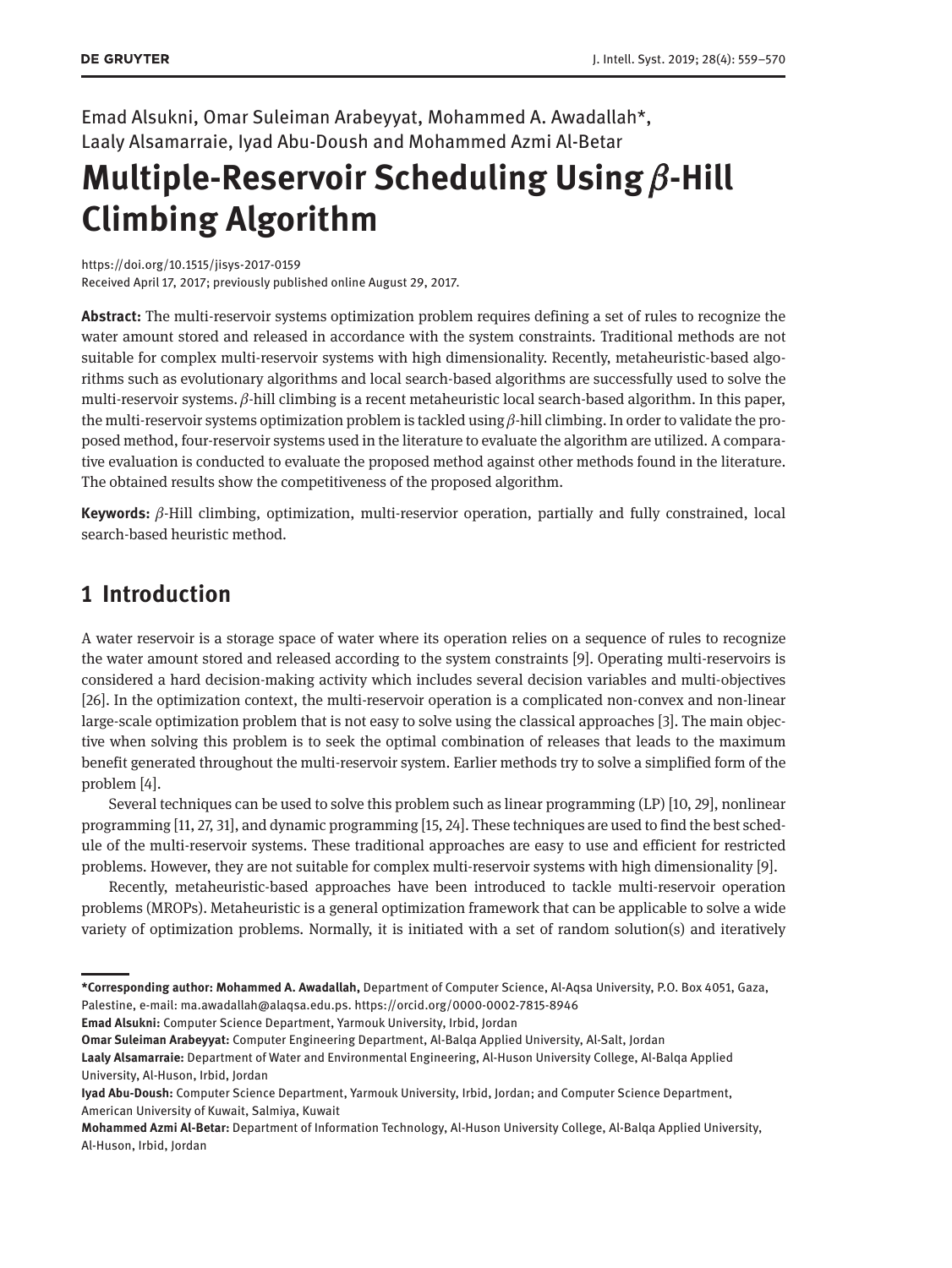refine these solution(s) based on built-in learning operators that are controlled by probability parameters. These algorithms are able to intelligently navigate the problem search space through exploiting the accumulative search (i.e. exploitation) and exploring the not-yet-visited regions (i.e. exploration). Metaheuristicbased approaches can be categorized into three classes: evolutionary-based algorithms (EA), swarm-based algorithms (SA), and trajectory-based algorithms (TA) [12, 14].

EA is initiated with a population of randomly constructed individuals. These individuals are improved generation after generation using recombination, mutation, and selection operators to come up with the fittest population. This technique is very powerful in exploring several search space regions simultaneously. However, it is weak to exploit the search space region to which it converges and finds a precise local optimal solution. Several EAs have been introduced for MROPs such as genetic algorithm (GA) [20, 30], and harmony search algorithm (HSA) [5, 16, 17, 22, 23].

SA is a new trend in optimization where the behavior of the swarm searching for food to optimize their living is imitated. This is done by local interaction between the swarm members which cannot be achieved by a lone-acting component in the swarm system. The SAs used to tackle MROPs are ant colony optimization [21, 26], honey bee mating optimization [18], particle swarm optimization [25], bat algorithm [6, 13], water cycle algorithm [19], and weed optimization algorithm [9].

A TA, which is the main interest of this paper, is initiated by a randomly generated solution that is guided through the search process. Iteration by iteration, that solution undergoes changes using a learning mechanism normally based on the neighborhood navigation until a solution is obtained. The final solution is called local optimal solution in which it cannot be further improved. TAs used for MROPs include simulated annealing [28].

Recently, a new trajectory-based method called  $\beta$ -hill climbing has been proposed by Al-Betar for optimization problems [7]. It initiated with a single stochastic solution. Iteratively, this solution undergoes changes using two operators: N-operator used for neighborhood navigation and β-operator used for random navigation. This iterative process keeps going until an optimal solution is achieved. β-hill climbing is simple and easy to tailor to any optimization problem, and its structure is very promising. Therefore, it is tailored to several optimization problems such as feature selection [2], text clustering [1], and sudoku [8].

In this paper, the  $\beta$ -hill climbing algorithm is used to model the MROPs. As a MROP is a multidimensional, non-convex, and non-linear constrained problem, the feasibility of the solution is preserved during the search through a repair process. The proposed method is evaluated using de facto four-reservoir system used to evaluate the performance of the previous methods. The results reveal that the proposed method is capable of yielding a viable solution for this problem similar to or better than that obtained by the other comparative methods.

The remaining part of this paper is organized as follows: the second section provides definitions and mathematical formulations for the MROPs. The third section presents the proposed  $\beta$ -hill climbing algorithm for MROP. The fourth section shows the experiments and comparative results of the proposed method against others using four-reservoir systems. The final section concludes the paper and suggests some directions for future investigations.

## **2 Multiple-Reservoir Operation Problem: Definition and Formulation**

In this section, the MROP will be formulated and described. After that, a dataset of four-reservoir systems is used to show the implementation of the mathematical formulation using scalable MROP.

#### **2.1 General Definition**

The multiple-reservoir operation problem is a complex, non-linear, non-convex and multi-objective optimization problem which cannot be easily handled by the classical approaches. Due to its nature, heuristic techniques usually provide better performance to solve the problem.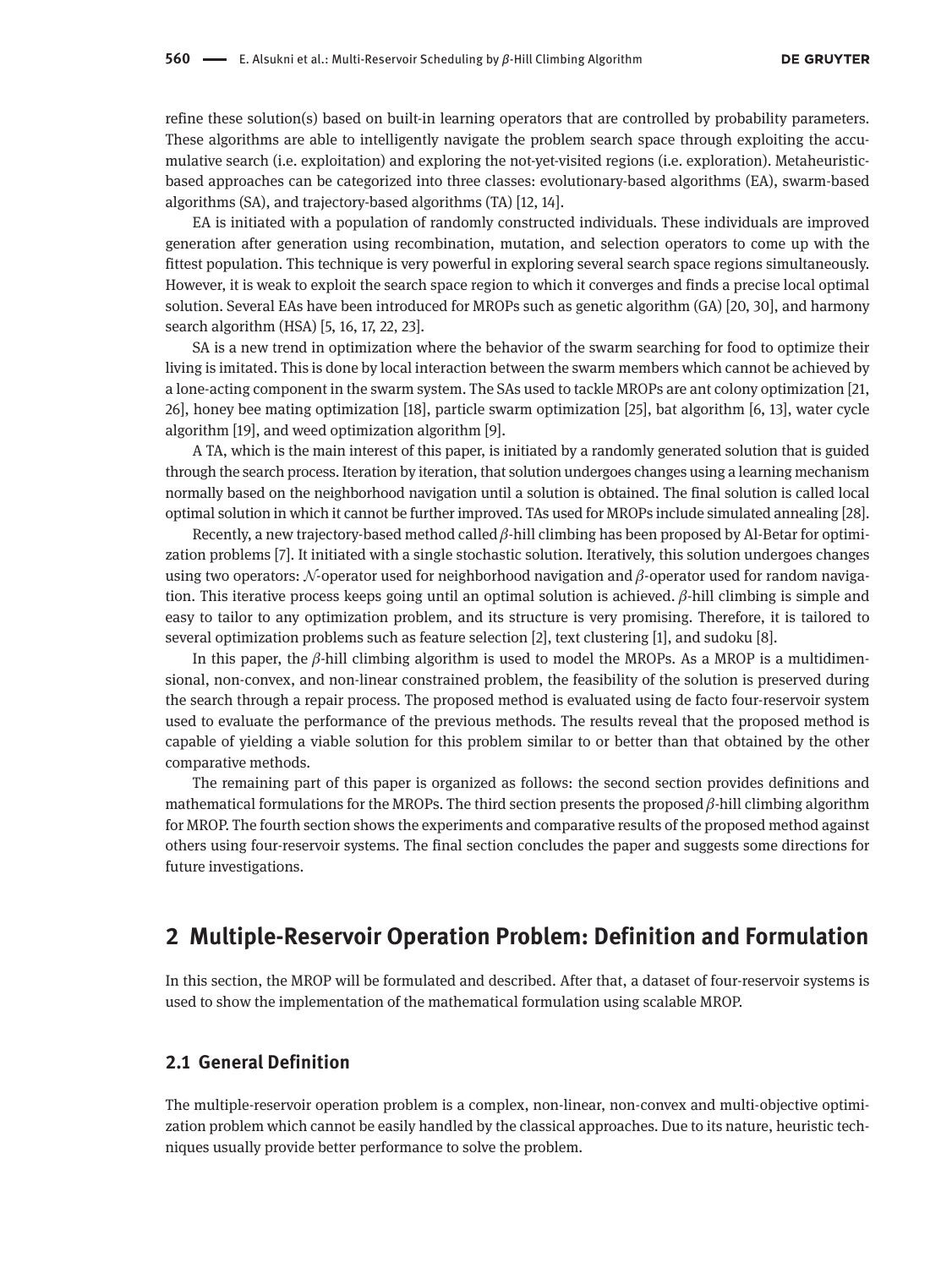

**Figure 1:** Four Reservoir System.

Initially, across the river, there are multi-reservoirs connected together either sequentially or in parallel in order to generate a hydro-power or to be used for irrigation. Hydro-power generation can be accomplished through each reservoir, and the discharges outflow through the turbines. For an example of a four-reservoir system, see Figure 1. In this example, reservoir #4 is just used for irrigation.

#### **2.2 Mathematical Formulation**

The objective function is a linear function with a single objective that is formulated to maximize the benefits of hydro-power generation and irrigation over a specific period. It can be defined as follows [16]:

$$
\max Z(\mathbf{R}) = \sum_{i=1}^{K} \sum_{t=1}^{T} b_i(t) \times R_i(t) + \sum_{i=1}^{K} \sum_{t=1}^{T} p_i(t) \times R_i(t)
$$
\n(1)

where  $R_i(t)$  is a discrete water release in the time *t* from the reservoir *i*. The  $p_i(t)$  is the benefit obtained from the hydro-power generation and the  $b_i(t)$  is the benefit obtained from irrigation. The water release  $R_i(t)$  should be located between lower and upper limits as follows:

$$
R^{\text{MIN}}(t) \leq R(t) \leq R^{\text{MAX}}(t)
$$

The model should satisfy the continuity constraint as follows:

$$
\mathbf{S}_i(t+1) = \mathbf{S}_i(t) + \mathbf{I}_i(t) + \mathbf{M} \cdot \mathbf{R}_i(t)
$$

where  $S_i(t)$  = vector of reservoir storages,  $I_i(t)$  = vector of inflows to each reservoir, and  $M$  = reservoir connection matrix.

The reservoir storage amount *S<sup>i</sup>* (*t*) should have a value between the lower and upper bounds.

$$
S^{\text{MIN}}(t) \leq S(t) \leq S^{\text{MAX}}(t)
$$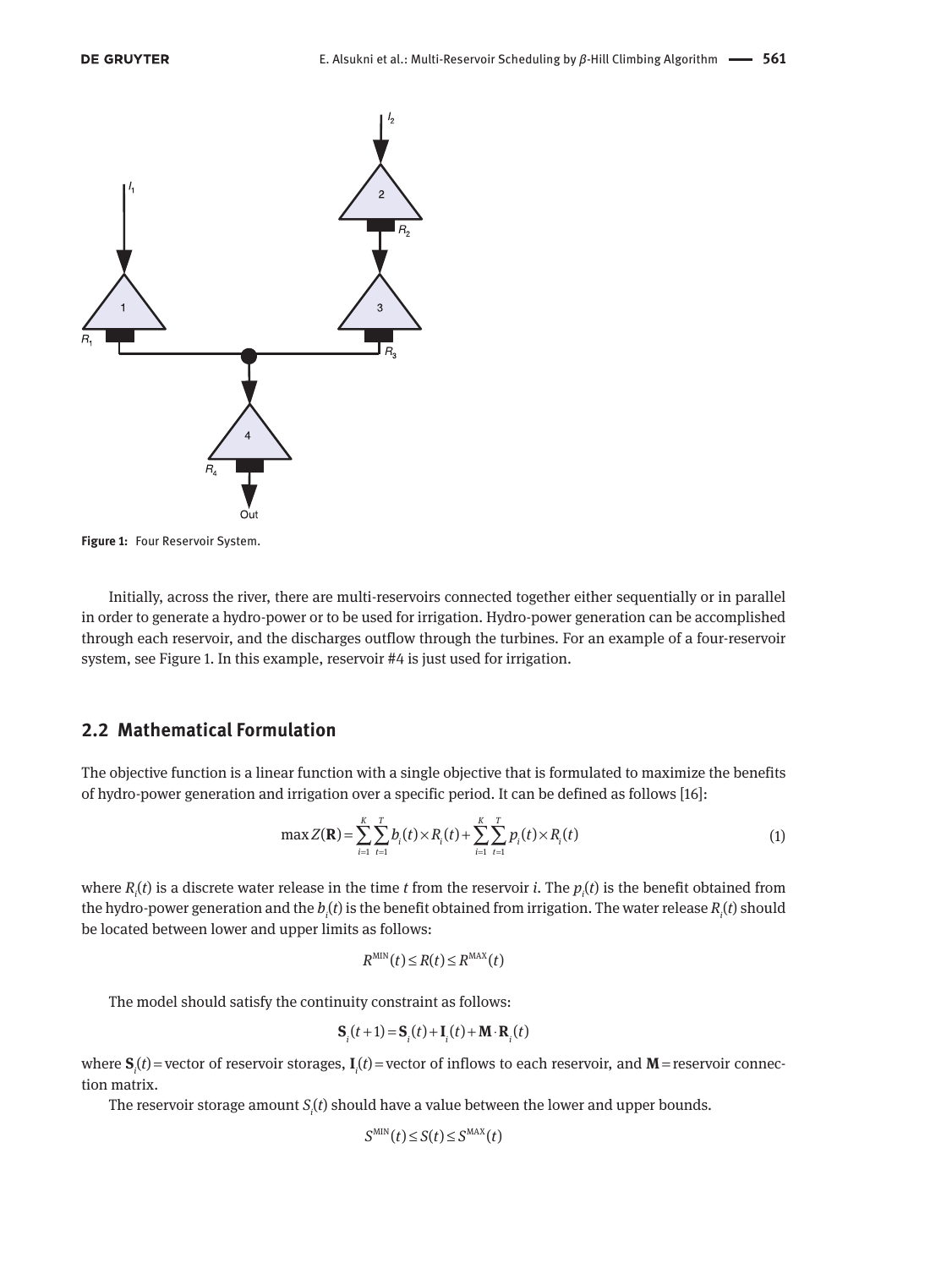#### **2.3 Four-Reservoir System Definition and Formulation**

A four-reservoir system is used to illustrate the multi-reservoir operational problem. Four reservoirs are connected together sequentially as shown in Figure 1. As can be noted, reservoir #4 has only outflow connection which is just used for irrigation since the discharge is connected directly to the farms.

The system has only four reservoirs; the connectivity matrix **M** of size  $4 \times 4$  is shown as follows:

$$
\mathbf{M} = \begin{bmatrix} -1 & 0 & 0 & 0 \\ 0 & -1 & 0 & 0 \\ 0 & 1 & -1 & 0 \\ 1 & 0 & 1 & -1 \end{bmatrix}.
$$
 (2)

 $M_i$ ; can take one of three values {-1, 0, 1}. The value of  $M_i$  = 1 when there is a connection between the reservoir *i* and the reservoir *j*. On the other hand, the value of  $M<sub>i</sub>$  = 0 indicates that there is no connection between the two reservoirs.The value *M<sub>ij</sub>* = −1 indicates that the connection cannot be made between the two reservoirs.

In the four-reservoir system the benefits from irrigation of reservoir #4 (i.e.  $b_{\scriptscriptstyle 4}$ ) and the hydro-power generation from all the reservoirs  $[p_i$  where  $i \in (1, ..., 4)]$  is presented in Table 1. This four-reservoir system example is taken from [30], and it represents 12 2-h operating periods.

As shown in Figure 1, the solution of the four-reservoir system is formulated as a vector of releases  **from the reservoir to the turbines where the feasible range of each reservoir release is given** as follows:

$$
0.0 \le R_{1} \le 3 \tag{3}
$$

$$
0.0 \le R_{2}, R_{3} \le 4 \tag{4}
$$

$$
0.0 \le R_{\rm q} \le 7 \tag{5}
$$

The continuity constraints is satisfied based on the feasible range of the reservoir storage schedule which is given for a four-reservoir system as follows:

$$
0.0 \le S_1, S_2, S_3 \le 10 \tag{6}
$$

$$
0.0 \le S_4 \le 15 \tag{7}
$$

Note that in operation period #0, the reservoir storages are modelled using the following equality constraints:

| t           | $b_{1}(t)$ | $b_{2}(t)$ | $b_{3}(t)$ | $b_{\scriptscriptstyle 4}(t)$ | $b_{5}(t)$ |
|-------------|------------|------------|------------|-------------------------------|------------|
| $\mathbf 0$ | 1.1        | 1.4        | 1.0        | 1.0                           | 1.6        |
| 1           | 1.0        | 1.1        | 1.0        | 1.2                           | 1.7        |
| 2           | 1.0        | 1.0        | 1.2        | 1.8                           | 1.8        |
| 3           | 1.2        | 1.0        | 1.8        | 2.5                           | 1.9        |
| 4           | 1.8        | 1.2        | 2.5        | 2.2                           | 2.0        |
| 5           | 2.5        | 1.8        | 2.2        | 2.0                           | 2.0        |
| 6           | 2.2        | 2.5        | 2.0        | 1.8                           | 2.0        |
| 7           | 2.0        | 2.2        | 1.8        | 2.2                           | 1.9        |
| 8           | 1.8        | 2.0        | 2.2        | 1.8                           | 1.8        |
| 9           | 2.2        | 1.8        | 1.8        | 1.4                           | 1.7        |
| 10          | 1.8        | 2.2        | 1.4        | 1.1                           | 1.6        |
| 11          | 1.4        | 1.8        | 1.1        | 1.0                           | 1.5        |

**Table 1:** Rates of Benefit Parameters *b<sup>i</sup>* .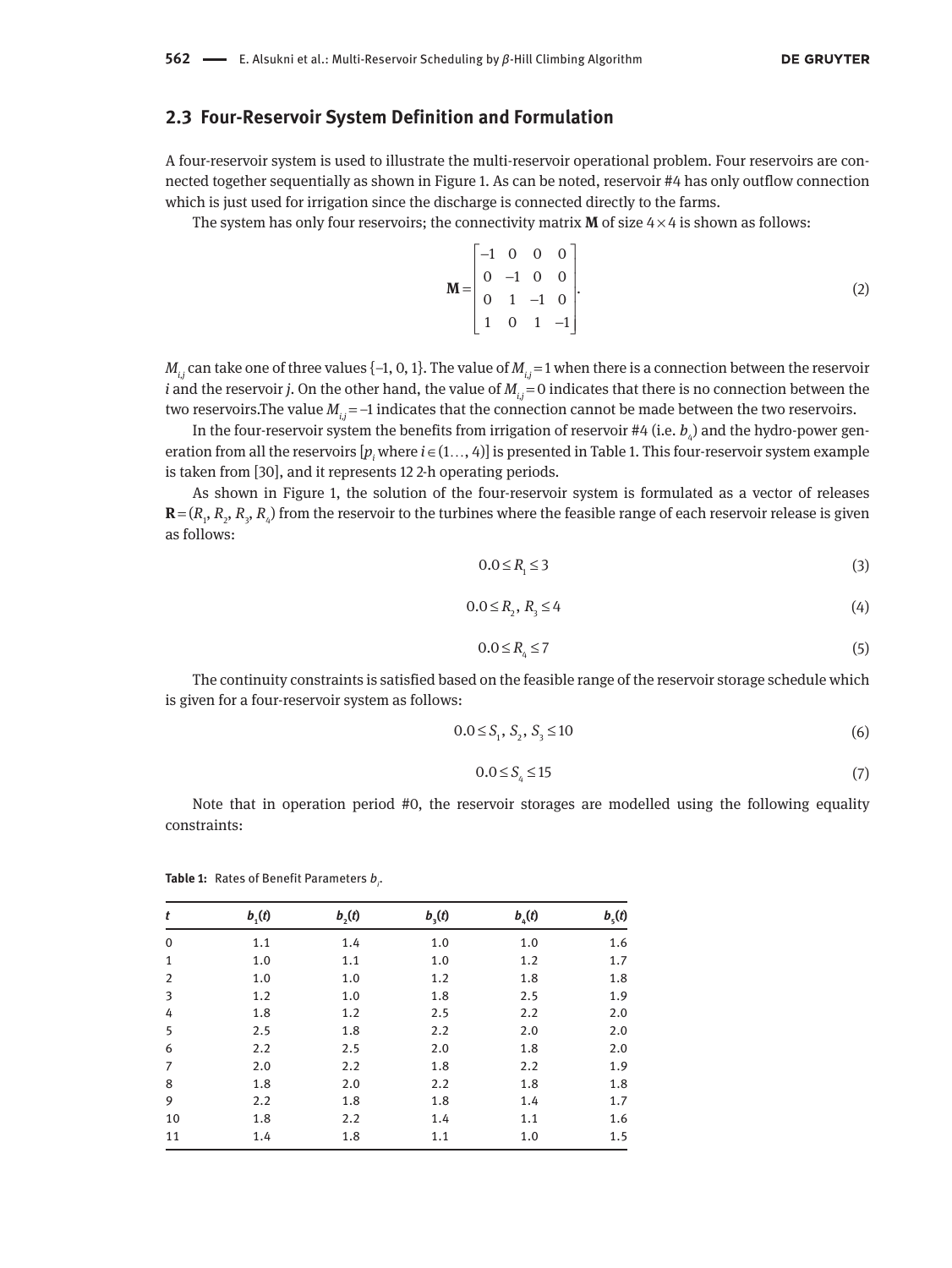$$
S_1(0), S_2(0), S_3(0), S_4(0) = 5
$$
\n(8)

while the reservoir storages in operation period #12 are given as the following equality constraints:

$$
S_1(12), S_2(12), S_3(12) = 5, S_4(12) = 7
$$
\n(9)

The above equality constraints must be satisfied to ensure that the system schedule has no conflicts. The inflow for reservoirs 1 and 2 has fixed values during the system operation as follows:

$$
I_1 = 2, I_2 = 3 \tag{10}
$$

## **3 Scheduling Multiple-Reservoir System Using** β**-Hill Climbing**

In this section, the β-hill climbing optimizer is tailored to solve the MROP. As any other local search-based method, β-hill climbing is initiated by a single randomly generated solution of releases  **where** *n* refers to the total number of reservoirs. The value range for each release is given in advance as shown in the previous section. The initial solution is generated in accordance with operation period constraints. Note that the value range for each reservoir release is taken from a continuous and feasible domain.

The initial solution is evaluated using the objective function formulated in equation (1). The values of irrigations and hydro-power benefits are given in advance and are used to assess the quality of the generated solution. In the  $\beta$ -hill climbing optimizer, the initial solution undergoes several changes iteration by iteration until the optimal solution is reached. During each iteration, three operators are performed, hopefully ensuring desirable changes:  $\mathcal N$ -operator,  $\beta$ -operator, and selection operator.

In  $\mathcal N$ -operator, a release  $R$ <sup>*i*</sup>  $\in$  [1, 2, …, *n*], for the solution is randomly selected then the value of the selected release is updated as follows:

$$
R'_i = R_i \mp U(0, 1) \times \mathcal{N} \quad \exists i \in [1, n]
$$

The parameter  $\mathcal N$  is the distance between the current solution and the neighboring solution. Notably, the reservoir releases and the storage constraints must be fulfilled when any value is selected. Thus, the system will neglect any value that leads to infeasibility. If the feasibility is not met, a simple repair process which perseveres the neighboring solution is invoked. This operator utilizes the idea of making use of the accumulative search where the neighboring solution is a small change to the current solution. Al-Betar [7] considered this operator as the main source of exploitation.

In β-operator, all releases in the solution are checked for whether or not these are to be changed from the possible range of the release values based on the value of the  $\beta$  parameter as follows:

$$
R_i'' \leftarrow \begin{cases} R_k & r \le \beta \\ R_i' & \text{otherwise.} \end{cases}
$$

where  $\beta$  is a probability that ranges between 0 and 1. The *r* operator generates a uniform digit from the range 0 and 1. The  $R_k$  is selected randomly from the feasible range of the reservoir release  $R_i$ . Note that the feasible range is the one that satisfies both the release and the storage constraints. Apparently, this operator either keeps the value of release reservoir  $R'_{i}$  unchanged or updates it from the possible value range. Therefore, this operator works similarly to the uniform mutation operator in GA which is the main source of exploration.

Finally, the selection operator performs a greedy selection where it will replace the new release solution **R**″ with current one if and only if the objective function value of the new release solution *Z*(**R**″) is better than the current one *Z*(**R**). The algorithm steps are presented in the pseudo-code shown in Algorithm 1.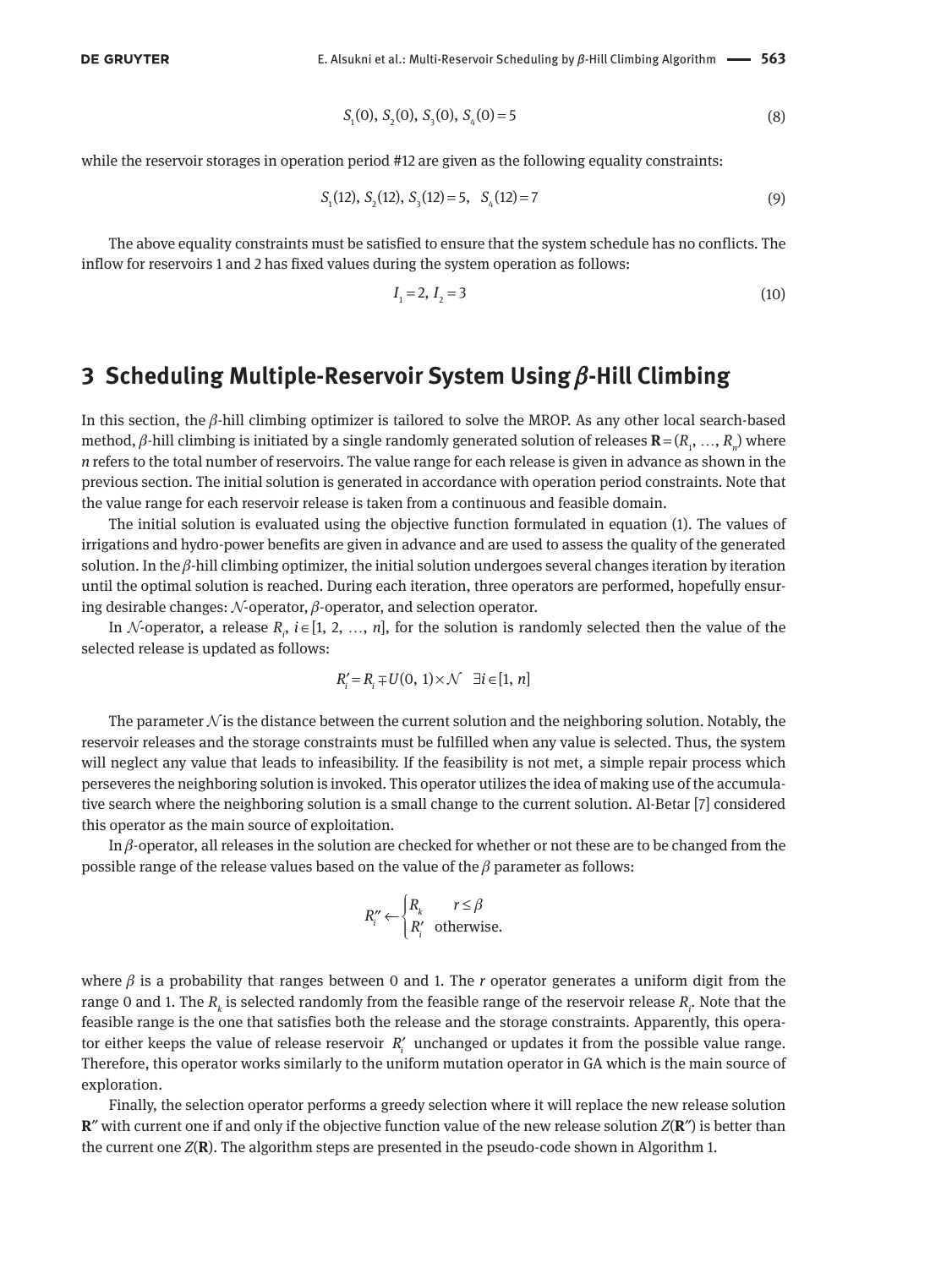**Algorithm 1:** β-Hill Climbing Pseudo-Code for Multiple-Reservoir System.

 $1: R_{i} = R_{i}^{Min} + (R_{i}^{Max} - R_{i}^{Min}) \times U(0, 1), \ \forall i = 1, 2, 3, \text{ and } 4 \text{ [The initial solution } R \}$ **2:** Calculate *Z*(*R*) {*Z*(*R*) is the objective function calculated by Eq. (1)}  $3:$   $itr = 0$ **4: while** (*itr* ≤ Max\_Itr) **do** 5:  $R' = R$ **6:** *k* ∈[1, 4] **7:**  $R'_k = R_k \pm U(0, 1) \times \mathcal{N}$ . **8:**  $R'' = R'$ **9: for** *i* = 1, …, *N* **do 10: if** (*r* ≤ β) **then 11:**  $R_i'' = R_i^{\text{Min}} + (R_i^{\text{Max}} - R_i^{\text{Min}}) \times U(0, 1)$ **12: end if** {*r* ∈[0, 1]} **13: end for 14:** Calculate *Z*(*R*″) **15: if**  $Z(R'') \leq Z(R)$  **then 16:**  $R = R''$ **17:**  $Z(R) = Z(R')$ **18: end if 19:** *itr* = *itr* + 1 **20: end while**

**Table 2:** Performance of the Proposed β-Hill Climbing Algorithm with Different β Values for Four-Reservoir System.

|                 | Max    | Min    | Avg    | <b>SD</b> | Success rate |
|-----------------|--------|--------|--------|-----------|--------------|
| $\beta = 0$     | 392.10 | 389.00 | 390.93 | 1.11      | 100%         |
| $\beta = 0.001$ | 395.60 | 388.90 | 391.70 | 2.11      | 100%         |
| $\beta = 0.010$ | 390.50 | 384.20 | 388.17 | 2.00      | 90%          |
| $\beta = 0.100$ | 375.40 | 368.20 | 372.34 | 2.18      | 80%          |
| $\beta = 0.300$ | 366.10 | 350.00 | 363.33 | 4.96      | 60%          |

Value in bold refers to the best benefit obtained.

**Table 3:** Optimal Water Release Schedule of the Best Solution Obtained by the Proposed Method.

| <b>Time</b> | Dam 1 | Dam <sub>2</sub> | Dam <sub>3</sub> | Dam 4 |
|-------------|-------|------------------|------------------|-------|
| $\mathbf 0$ | 1.0   | 4.0              | 0.0              | 1.0   |
| 1           | 1.0   | 2.0              | 2.0              | 0.0   |
| 2           | 0.0   | 2.0              | 3.0              | 7.0   |
| 3           | 1.0   | 2.0              | 4.0              | 7.0   |
| 4           | 3.0   | 4.0              | 4.0              | 7.0   |
| 5           | 3.0   | 3.0              | 4.0              | 7.0   |
| 6           | 3.0   | 4.0              | 4.0              | 7.0   |
| 7           | 3.0   | 3.0              | 3.0              | 7.0   |
| 8           | 2.0   | 4.0              | 4.0              | 7.0   |
| 9           | 3.0   | 4.0              | 4.0              | 7.0   |
| 10          | 3.0   | 4.0              | 3.0              | 1.0   |
| 11          | 1.0   | 0.0              | 1.0              | 0.0   |

# **4 Results and Discussion**

In this section, the proposed  $\beta$ -hill climbing algorithm is evaluated using a four-reservoir system to illustrate its efficiency and effectiveness. The values of the four-reservoir system parameters are extracted from [30]. The  $\beta$  parameter used in the proposed algorithm is studied with five different values as reported in Table 2. These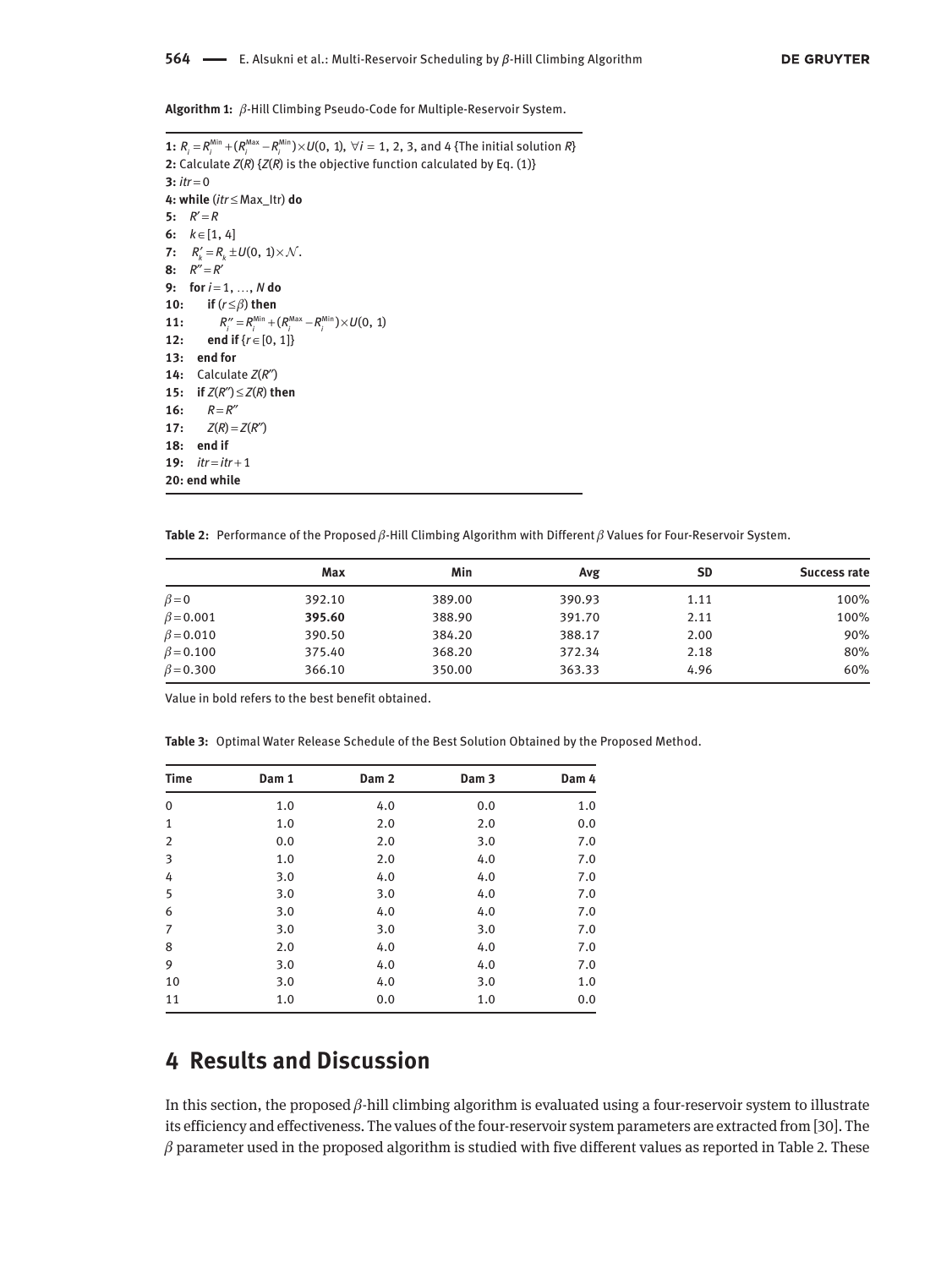|  |  |  | <b>Table 4:</b> Explanation of How Optimal Water Release Schedule Obtained in Table 3 Affects the Multi-Reservoir System. |  |  |
|--|--|--|---------------------------------------------------------------------------------------------------------------------------|--|--|
|--|--|--|---------------------------------------------------------------------------------------------------------------------------|--|--|

| <b>Time</b>      | $I_i(t)$                | $S_i(t)$       | $R_i(t)$                | $S_i(t+1)$     |
|------------------|-------------------------|----------------|-------------------------|----------------|
| 0                |                         |                |                         |                |
| Dam 1            | 2                       | 5              | 1                       | 6              |
| Dam <sub>2</sub> | 3                       | 5              | 4                       | 4              |
| Dam 3            | 4                       | 5              | 0                       | 9              |
| Dam 4            | $\mathbf{1}$            | 5              | 1                       | 5              |
| 1                |                         |                |                         |                |
|                  | 2                       | 6              | 1                       | 7              |
| Dam 1            | 3                       |                | $\overline{\mathbf{c}}$ |                |
| Dam <sub>2</sub> | $\overline{2}$          | 4<br>9         | $\overline{2}$          | 5<br>9         |
| Dam 3            |                         |                |                         |                |
| Dam 4            | 3                       | 5              | 0                       | 8              |
| $\overline{2}$   |                         |                |                         |                |
| Dam 1            | $\overline{2}$          | 7              | 0                       | 9              |
| Dam <sub>2</sub> | 3                       | 5              | 2                       | 6              |
| Dam 3            | $\overline{2}$          | 9              | 3                       | 8              |
| Dam 4            | $\overline{\mathbf{3}}$ | 8              | 7                       | 4              |
| 3                |                         |                |                         |                |
| Dam 1            | $\overline{2}$          | 9              | 1                       | 10             |
| Dam <sub>2</sub> | 3                       | 6              | $\overline{\mathbf{c}}$ | 7              |
| Dam 3            | 2                       | 8              | 4                       | 6              |
| Dam 4            | 5                       | 4              | 7                       | $\overline{2}$ |
| 4                |                         |                |                         |                |
| Dam 1            | $\overline{2}$          | 10             | 3                       | 9              |
| Dam <sub>2</sub> | 3                       | 7              | 4                       | 6              |
| Dam <sub>3</sub> | 4                       | 6              | 4                       | 6              |
| Dam 4            | 7                       | $\overline{2}$ | 7                       | 2              |
| 5                |                         |                |                         |                |
| Dam 1            | $\overline{2}$          | 9              | 3                       | 8              |
| Dam <sub>2</sub> | 3                       | 6              | 3                       | 6              |
| Dam 3            | 3                       | 6              | 4                       | 5              |
| Dam 4            | 7                       | $\overline{2}$ | $\overline{7}$          | $\overline{c}$ |
| 6                |                         |                |                         |                |
| Dam 1            | $\overline{2}$          | 8              | 3                       | 7              |
| Dam <sub>2</sub> | 3                       | 6              | 4                       | 5              |
| Dam 3            | 4                       | 5              | 4                       | 5              |
| Dam 4            | 7                       | $\overline{2}$ | 7                       | $\overline{2}$ |
| 7                |                         |                |                         |                |
| Dam 1            | 2                       | 7              | 3                       | 6              |
| Dam <sub>2</sub> | 3                       | 5              | 3                       | 5              |
| Dam 3            | 3                       | 5              | 3                       | 5              |
| Dam 4            | 6                       | 2              | 7                       | 1              |
| 8                |                         |                |                         |                |
| Dam 1            | $\overline{2}$          | 6              | $\overline{2}$          | 6              |
| Dam <sub>2</sub> | 3                       | 5              | 4                       | 4              |
| Dam <sub>3</sub> | 4                       | 5              | 4                       | 5              |
| Dam 4            | 6                       | 1              | 7                       | $\mathbf 0$    |
|                  |                         |                |                         |                |
| 9                |                         |                |                         |                |
| Dam 1            | $\overline{2}$          | 6              | 3                       | 5              |
| Dam <sub>2</sub> | $\overline{\mathbf{3}}$ | 4              | 4                       | 3              |
| Dam 3            | 4                       | 5              | 4                       | 5              |
| Dam 4            | 7                       | 0              | 7                       | 0              |
| 10               |                         |                |                         |                |
| Dam 1            | 2                       | 5              | 3                       | 4              |
| Dam <sub>2</sub> | $\overline{\mathbf{3}}$ | 3              | 4                       | $\overline{2}$ |
| Dam 3            | 4                       | 5              | 3                       | 6              |
| Dam 4            | 6                       | 0              | $\mathbf{1}$            | 5              |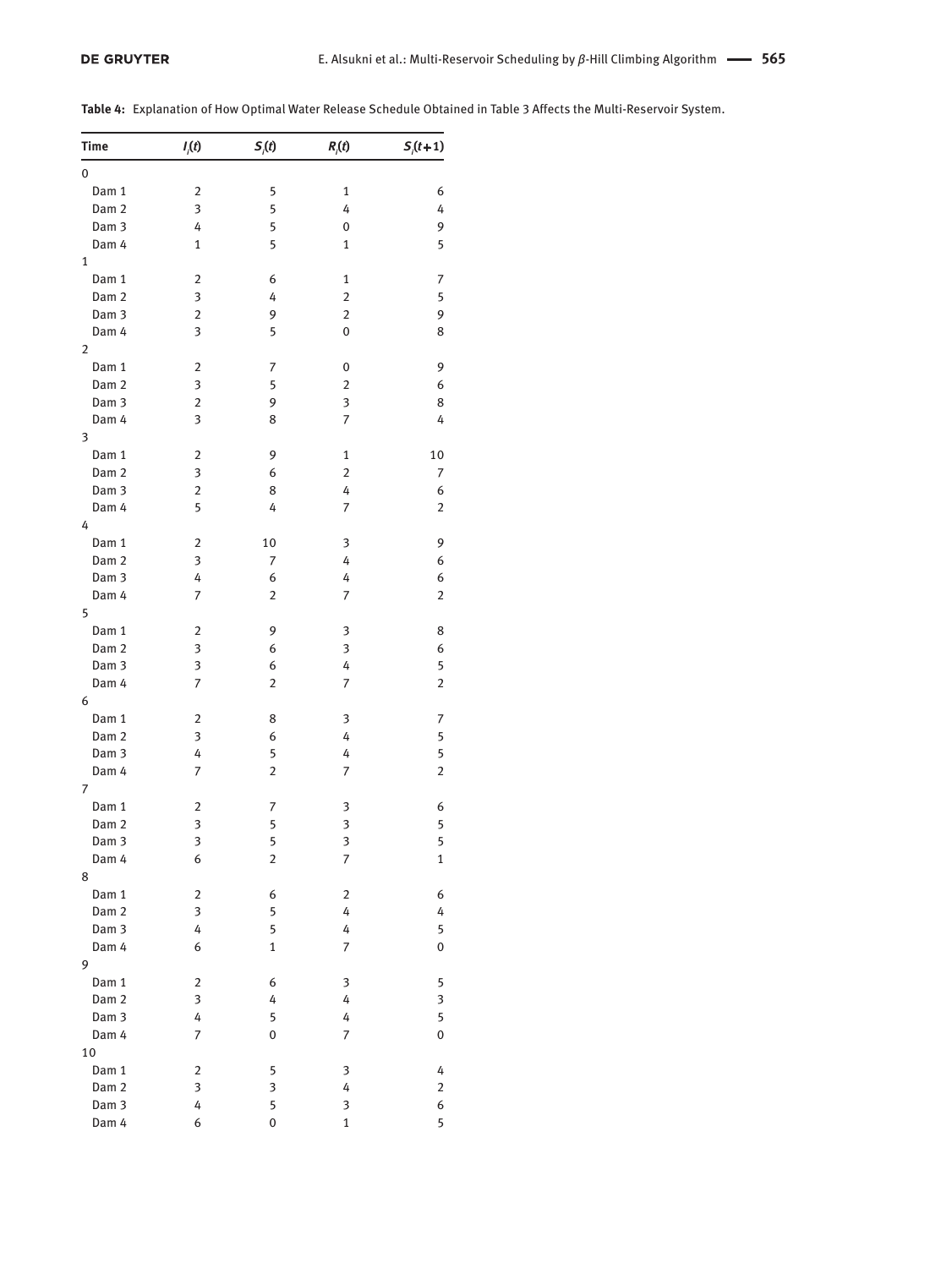|  | Table 4 (continued) |  |  |  |  |
|--|---------------------|--|--|--|--|
|--|---------------------|--|--|--|--|

| <b>Time</b> | I(t) | $S_i(t)$ | $R_i(t)$ | $S_{i}(t+1)$ |
|-------------|------|----------|----------|--------------|
| 11          |      |          |          |              |
| Dam 1       | 2    |          |          |              |
| Dam 2       | 3    |          | 0        |              |
| Dam 3       | Ω    | 6        |          |              |
| Dam 4       |      |          |          |              |



**Figure 2:** The Changing in the Storage **S***<sup>i</sup>* (*t*) for Each Dam over the Time Interval. (A) Dam 1, (B) Dam 2, (C) Dam 3 and (D) Dam 4.

values are carefully selected and experimented based on the recommendation of the original β-hill climbing algorithm [7] and based on an initial experiment exhaustively done. It is worthy to note that the higher value of the  $\beta$  parameter leads to higher rate of exploration. In this table, the maximum (Max), minimum (Min), and average (Avg) benefits as well as the standard derivation (SD) of the solutions obtained by the proposed algorithm over 10 runs are recorded. In addition, the rate of success to reach feasible solutions over 10 runs is also reported in the same table. The maximum number of iterations used is fixed to 10,000. The best benefit obtained (the highest is best) is highlighted using bold font in the table.

Apparently, the proposed  $\beta$ -hill climbing algorithm with  $\beta$  parameter fixed to 0.001 obtained the best solution with the benefit (395.60), whereas the proposed method with the higher rate of  $\beta$  parameter leads to higher rate of undesirable exploration. Table 3 illustrates the optimal water release schedules for the best solution obtained. Note that in the table, the numbers refer to the water release schedule of each dam at a specific time. For example, at time 0, dam 1 will release the water of amount 1 unit; dam 2 will release the amount of 4, while dam 3 does not release any amount and dam 4 releases 1 water release unit.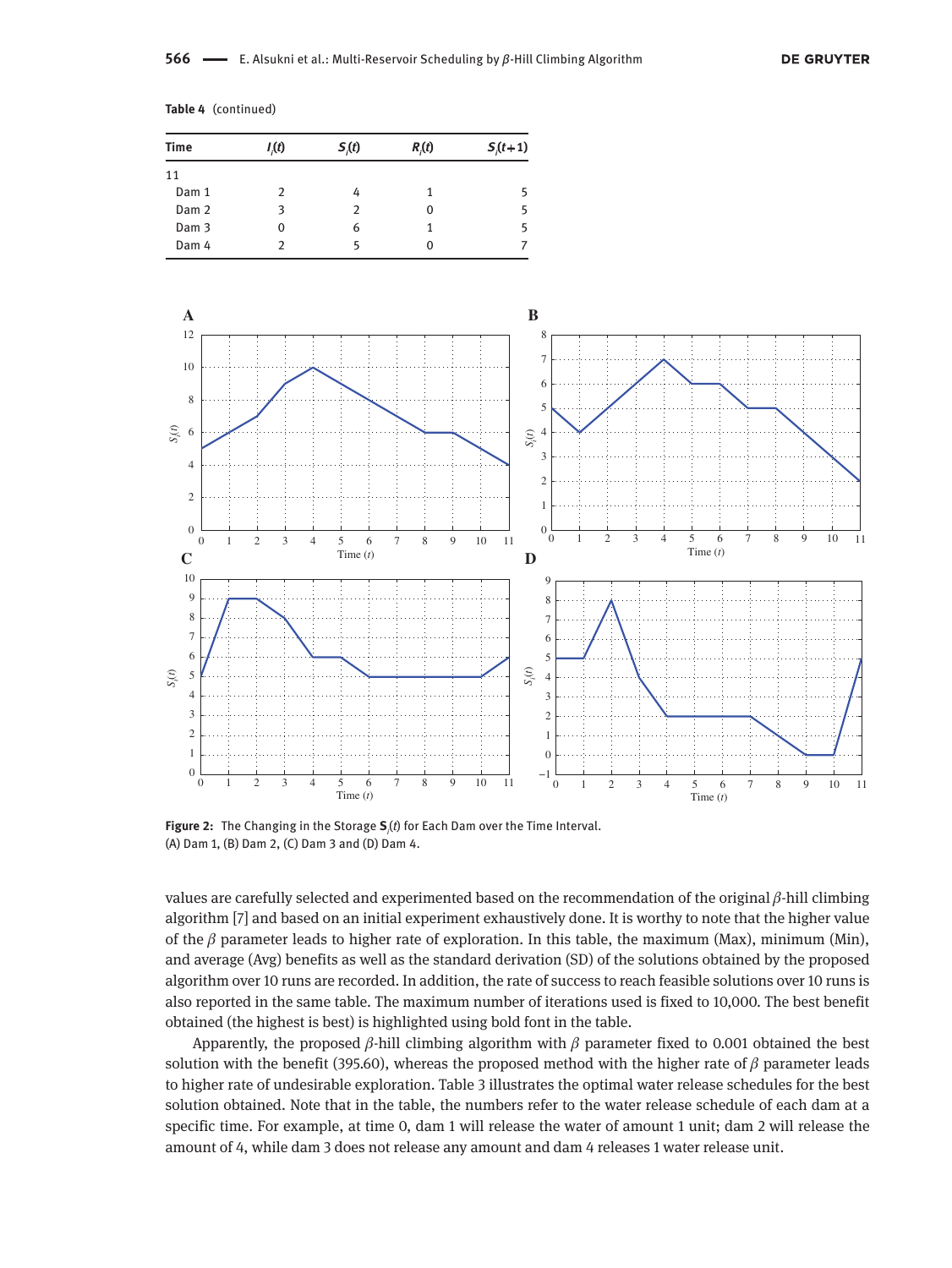

**Figure 3:** The Changing in the Release **R***<sup>i</sup>* (*t*) for Each Dam over the Time Interval. (A) Dam 1, (B) Dam 2, (C) Dam 3 and (D) Dam 4.

| <b>Time</b>    | LP             | <b>HS</b>      | $\beta$ HC     |
|----------------|----------------|----------------|----------------|
| $\mathbf 0$    | 4              | 4              | 4              |
| $\mathbf{1}$   | $\mathbf 1$    | 1              | $\overline{2}$ |
| $\overline{2}$ | $\overline{2}$ | $\overline{2}$ | 4              |
| 3              | 0              | 0              | 0              |
| 4              | 3              | 3              | $\mathbf 1$    |
| 5              | 4              | 4              | 4              |
| 6              | 4              | 4              | 4              |
| $\overline{7}$ | 4              | 4              | 4              |
| 8              | 4              | 4              | 4              |
| 9              | $\overline{2}$ | $\overline{2}$ | 3              |
| 10             | 4              | 4              | 4              |
| 11             | 4              | 4              | $\overline{2}$ |
|                |                |                |                |

**Table 5:** Comparison of Optimal Water Release Schedules for Dam 2.

Table 4 shows how the optimal water release schedule obtained by  $\beta$ -hill climbing algorithm shown in Table 3 affects the whole system at each time *t*. In Table 4, the *I i* (*t*), *S<sup>i</sup>* (*t*) and *R<sup>i</sup>* (*t*) for each dam is used to calculate the storage of the next time  $S_i(t+1)$ . Notably, the optimal solution preserves the feasibility of the system constraints at each time *t*. The changes of the storage and of the water release against the time *t* for each reservoir are drawn in Figures 2 and 3 consecutively.

It can be noted from the optimal water release schedule shown in Table 3 and its values explained in Table 4 that the storage *S<sup>i</sup>* (*t*) at any time *t* provides a good impression about the hydropower within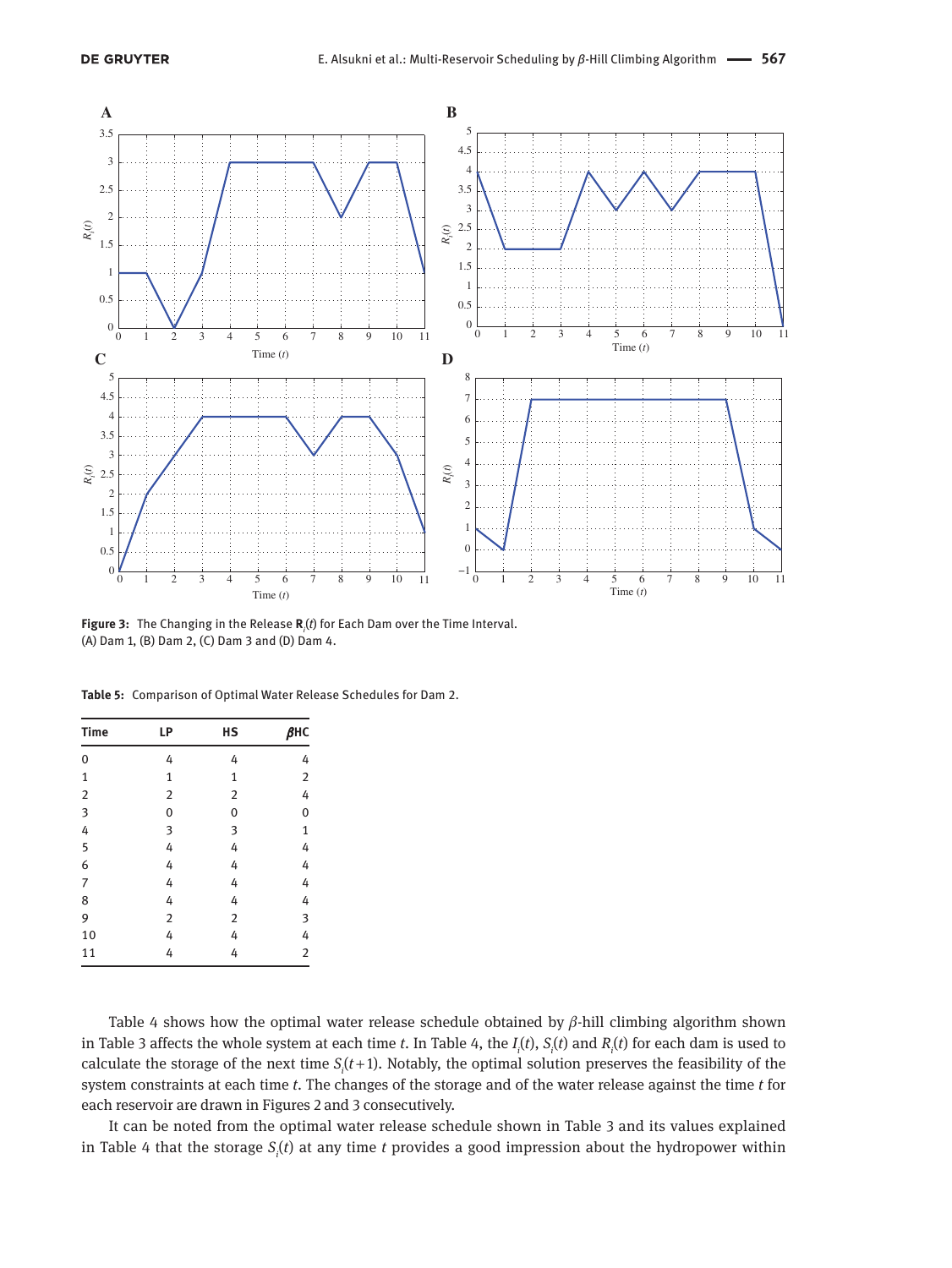

**Figure 4:** Convergence Behavior of β-Hill Climbing Algorithm.

this schedule. This is because within the operation time interval, there are water amount storages in the reservoirs/dams (1, 2 and 3). Accordingly, the process of water releasing through these reservoirs for the purpose of hydropower did not affect the water storage of these reservoirs which will perfectly manage the release process. For reservoir 4, it is noted that some storage values at some times are 0. However, these cases do not affect the release process for irrigation. In the last time  $(t=0)$ , the optimal water release schedule is able to return the hydropower/irrigation system to the initial storage for each reservoir  $[S_i(0) = 5, \forall i = (1, ..., 4)]$ . In general, the main reason of establishing the reservoirs is to take a benefit from the water storage in order to produce the hydropower as well as to make use of the stored water in the irrigation process.

The results of  $\beta$ -hill climbing algorithm are compared with the LP and HSA for dam 2 as illustrated in Table 5. As shown in this table, the proposed  $\beta$ -hill climbing algorithm obtains the same result as the LP and the HS in 7 out of 12 times. Figure 4 plots the best benefits at each iteration of the proposed  $β$ -hill climbing algorithm when exploring the search space. The curve line in this plot shows the correlation between the number of evaluations and the best benefit. Clearly, the benefit of the solution is enhanced till the last iteration of the search.

## **5 Conclusion and Future Research**

In this paper, a MROP which is a multi-objective complex optimization problem has been tackled by a recent optimization local search-based metaheuristic algorithm called β-hill climbing. The MROP is concerned with seeking the optimal scheduling of the reservoir releases that leads to the maximum benefit power generation and irrigation throughout the multi-reservoir system. The solution is represented as a vector of releases, and the optimality is achieved according with some equality and inequality constraints related to the periodic reservoir storage.  $β$ -hill climbing begins with a provisional solution. This solution is iteratively updated based on three operators: N-operator which is responsible for exploitation,  $\beta$ -operator which is responsible for exploration, and finally the selection operator which behaves like greedy search.

The proposed method is evaluated against a de facto test system of a four-reservoir operation problem. This problem has four reservoirs connected together sequentially. Interestingly, the proposed method is able to solve the four-reservoir problem efficiently and to produce a solution that is close to the optimal. In order to validate the performance of the proposed algorithm against  $\beta$  parameter, different values of the  $\beta$  parameter are experimented with. As a conclusion, when the value of the  $\beta$  parameter is close to 0, the performance of the proposed method becomes better.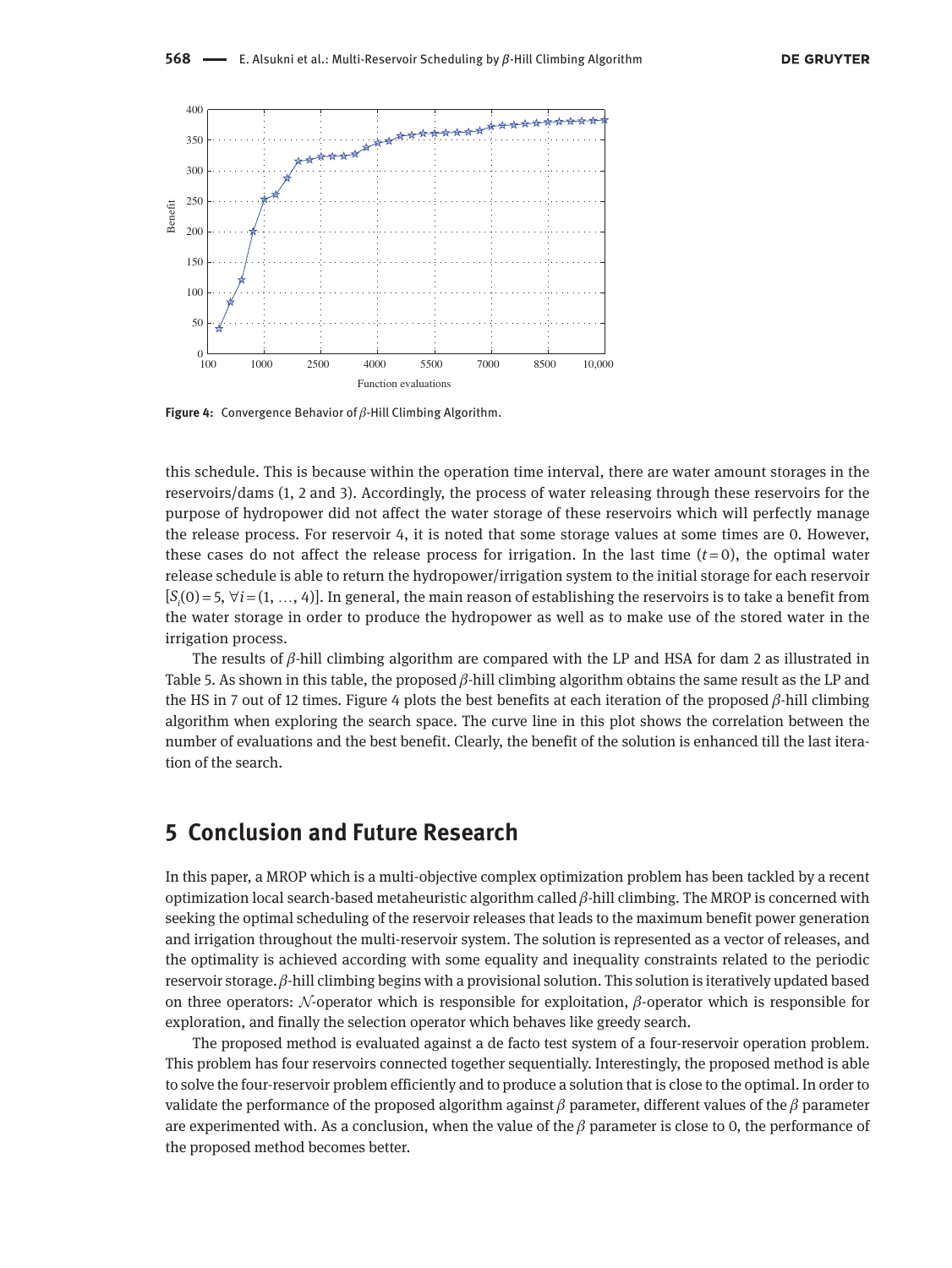This initial investigation of applying the  $\beta$ -hill climbing to the MROP shows viable performance. In the future, other kinds of MROP can be used. Also, other factors and features of the MROP can be included in the representation of the problem to show more valuable results.

# **Bibliography**

- [1] L. M. Abualigah, A. T. Khader and M. A. Al-Betar, β-hill climbing technique for the text document clustering, in: *New Trends in Information Technology NTIT2017 Conference*, pp. 1–7, Amman, Jordan, IEEE, 2017.
- [2] L. M. Abualigah, A. T. Khadery, M. A. Al-Betar, Z. A. A. Alyasseri, O. A. Alomari and E. S. Hanandehk, Feature selection with β-hill climbing search for text clustering application, in: *Second Palestinian International Conference on Information and Communication Technology (PICICT 2017)*, pp. 22–27, Gaza, Palestine, IEEE, 2017. doi: 10.1109/PICICT.2017.30.
- [3] M. H. Afshar, A cellular automata approach for the hydro-power operation of multi-reservoir systems, *J. Proc. ICE Water Manage*. **166** (2013), 173–185.
- [4] M. Afshar, Extension of the constrained particle swarm optimization algorithm to optimal operation of multi-reservoirs system, *Int. J. Elec. Power Energy Syst*. **51** (2013), 71–81.
- [5] M. Afshar, M. Azizipour, B. Oghbaeea and J. H. Kim, Exploring the efficiency of harmony search algorithm for hydropower operation of multi-reservoir systems: a hybrid cellular automat-harmony search approach, in: *International Conference on Harmony Search Algorithm*, pp. 252–260, Springer, Bilbao, Spain, 2017.
- [6] I. Ahmadianfar, A. Adib and M. Salarijazi, Optimizing multireservoir operation: hybrid of bat algorithm and differential evolution, *J. Water Res. Plan. Manage*. **142** (2015), 05015010-1–05015010-10.
- [7] M. A. Al-Betar, β-hill climbing: an exploratory local search, *Neural Comput. Appl.* (2016), 1–16. doi: https://doi.org/10.1007/s00521-016-2328-2.
- [8] M. A. Al-Betar, M. A. Awadallah, A. L. Bolaji and B. O. Alijla, β-hill climbing algorithm for sudoku game, in: *Second Palestinian International Conference on Information and Communication Technology (PICICT 2017)*, pp. 84–88, Gaza, Palestine, IEEE, 2017. doi: 10.1109/PICICT.2017.11.
- [9] H.-R. Asgari, O. Bozorg Haddad, M. Pazoki and H. A. Loáiciga, Weed optimization algorithm for optimal reservoir operation, *J. Irrig. Drain. Eng*. **142** (2015), 04015055.
- [10] H. M. Azamathulla, F.-C. Wu, A. Ab Ghani, S. M. Narulkar, N. A. Zakaria and C. K. Chang, Comparison between genetic algorithm and linear programming approach for real time operation, *J. Hydro-Environ. Res*. **2** (2008), 172–181.
- [11] M. T. Barros, J. E. Lopes, S.-L. Yang and W. W.-G. Yeh, *Large-scale hydropower system optimization*, pp. 263–268, IAHS publication, UK, 2001.
- [12] C. Blum and A. Roli, Metaheuristics in combinatorial optimization: overview and conceptual comparison, *ACM Comput. Surv*. **35** (2003), 268–308.
- [13] O. Bozorg-Haddad, I. Karimirad, S. Seifollahi-Aghmiuni and H. A. Loáiciga, Development and application of the bat algorithm for optimizing the operation of reservoir systems, *J. Water Res. Plan. Manage*. **141** (2014), 04014097.
- [14] M. Črepinšek, S.-H. Liu and M. Mernik, Exploration and exploitation in evolutionary algorithms: a survey, *ACM Comput. Surv*. **45** (2013), 1–33.
- [15] A. dos Santos Teixeira and M. A. Mariño, Coupled reservoir operation-irrigation scheduling by dynamic programming, *J. Irrig. Drain. Eng*. **128** (2002), 63–73.
- [16] Z. W. Geem, Optimal scheduling of multiple dam system using harmony search algorithm, in: *International Work-Conference on Artificial Neural Networks*, pp. 316–323, Springer, San Sebastián, Spain, 2007.
- [17] Z. W. Geem, Harmony search for multiple dam scheduling, in: *Encyclopedia of artificial intelligence*, pp. 803–807, IGI Global, 2009.
- [18] O. B. Haddad, A. Afshar and M. A. Mariño, Multireservoir optimisation in discrete and continuous domains, in: *Proceedings of the Institution of Civil Engineers-Water Management*, Vol. 164, pp. 57–72, Thomas Telford Ltd, 2011.
- [19] O. B. Haddad, M. Moravej and H. A. Loáiciga, Application of the water cycle algorithm to the optimal operation of reservoir systems, *J. Irrig. Drain. Eng*. **141** (2014), 04014064.
- [20] O. Hnçal, A. B. Altan-Sakarya and A. M. Ger, Optimization of multireservoir systems by genetic algorithm, *Water Resour. Manag*. **25** (2011), 1465–1487.
- [21] M. Jalali, A. Afsharand M. Marino, Multi-reservoir operation by adaptive pheromone re-initiated ant colony optimization algorithm, *Int. J. Civil. Eng*. **5** (2007), 284–301.
- [22] I. Kougias and N. Theodossiou, Optimization of multi-reservoir management using harmony search algorithm (HSA), in: *Proceedings of 3rd International Conference on Environmental Management, Engineering, Planning and Economics (CEMEPE 2011) & SECOTOX Conference*, Skiathos, 2011.
- [23] I. P. Kougias and N. P. Theodossiou, Application of the harmony search optimization algorithm for the solution of the multiple dam system scheduling, *Optim. Eng*. **14** (2013), 331–344.